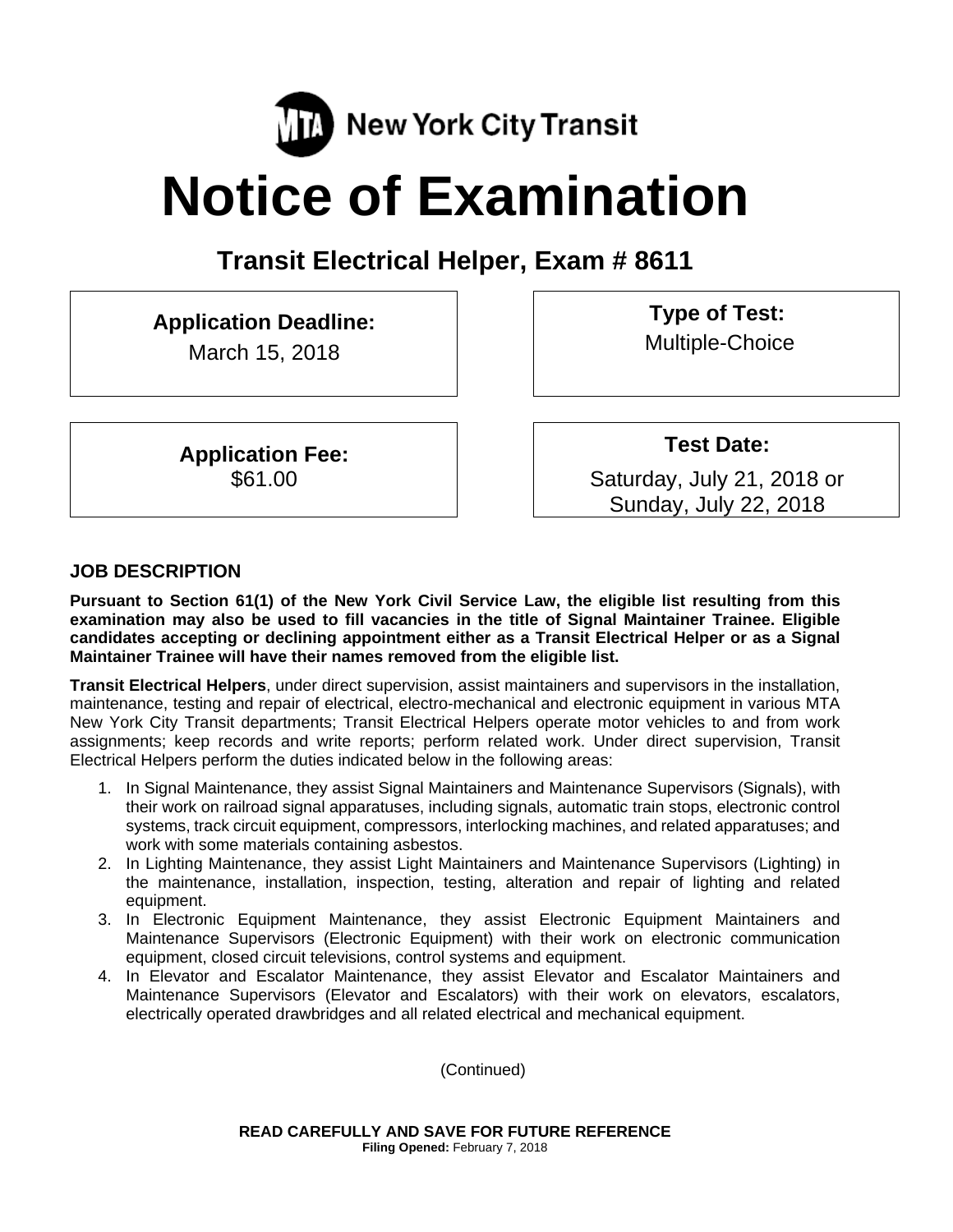#### **JOB DESCRIPTION (continued)**

- 5. In Ventilation and Drainage Maintenance, they assist Ventilation and Drainage Maintainers and Maintenance Supervisors (Ventilation and Drainage) in the maintenance and repair of ventilation and drainage systems, including fans, blowers, compressors, pumps, sewage ejectors and related equipment.
- 6. In Power Distribution (Third Rail) Maintenance, they assist Power Distribution Maintainers and Maintenance Supervisors (Power Distribution) with their work on contract rail power distribution systems, including positive and negative cables, rail connections, circuit breakers and related equipment.
- 7. In Electrical Power Maintenance, they assist Power Maintainers Group B, Power Cable Maintainers and Maintenance Supervisors (Electrical Power) in the maintenance and repair of mercury arc and silicon rectifiers, rotary converters, high tension switch gear, automatic relay panels and circuits, power, telephone and fiber optics cables, and auxiliary equipment and accessories; and work with materials containing asbestos, mercury and lead.
- 8. In Telephone Maintenance, they assist Telephone Maintainers and Maintenance Supervisors (Telephone) with their work on telephones, intercom systems, emergency alarms, fire alarms, cables, electronic and other communications systems and materials containing asbestos.

**Signal Maintainer Trainees**, under close supervision, receive a course of training both in the classroom and on the job, leading to qualification and competency as a Signal Maintainer in the installation, maintenance and repair of electrical and electronic equipment in the Maintenance of Way Division of the Department of Subways of MTA New York City Transit.

Some of the environmental conditions experienced and physical activities performed by Transit Electrical Helpers and Signal Maintainer Trainees are: climbing and descending ladders and stair ways; walking on and between catwalks and roadbeds; hearing audible signals such as alarms bells, train whistles and horns; working in confined areas; lifting and carrying heavy material and equipment; observing colored light signals in tunnels, on elevated tracks, and on open-cut road beds; differentiating color-coded wires, and working outdoors in all weather conditions.

**Transit Electrical Helpers** in Electrical Power Maintenance may work in the presence of infectious and biological waste.

**Special Working Conditions:** Transit Electrical Helpers and Signal Maintainer Trainees may be required to work various shifts including nights, Saturdays, Sundays and holidays.

(This brief description does not include all of the duties of this position.)

#### **SALARY AND BENEFITS**

- 1. The current minimum salary for Transit Electrical Helpers working in Electrical Power Maintenance is \$21.42 per hour for a 40-hour week increasing to \$30.60 in the sixth year of service.
- 2. The current minimum salary for Transit Electrical Helpers working in other subdivisions is \$20.94 per hour for a 40-hour week increasing to \$29.91 in the sixth year of service.
- 3. The current minimum salary for Signal Maintainer Trainee is \$22.13 per hour for a 40-hour week increasing to \$23.71 per hour in the second year of service. Upon advancement to the title of Signal Maintainer, the salary is expected to increase to \$30.28 per hour for a 40-hour week (based on the current minimum salary).

These rates are subject to change. The benefits of these positions include, but are not limited to, night and weekend differentials, paid holidays, vacation and sick leave, a comprehensive medical plan and a pension plan.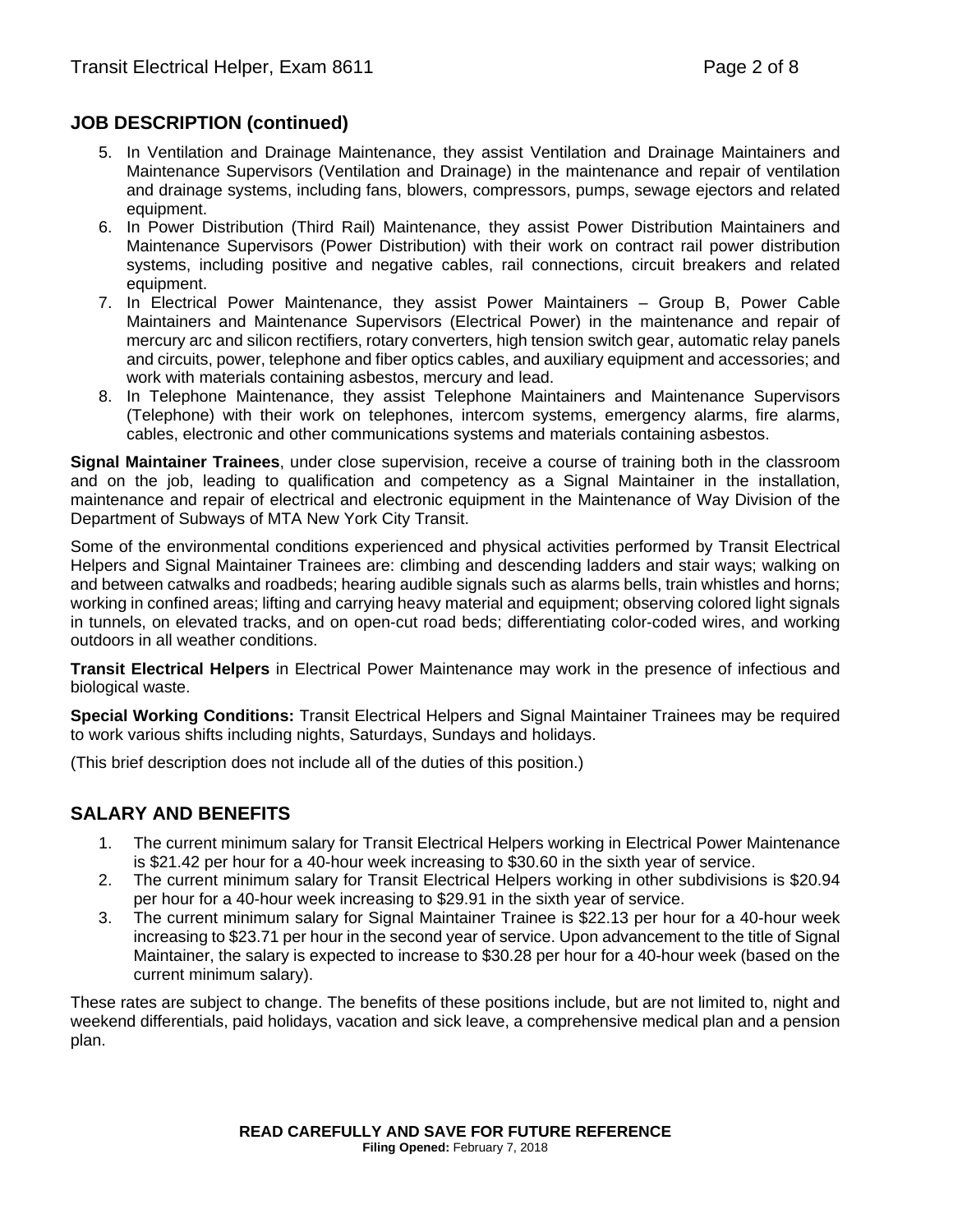## **HOW TO QUALIFY**

**Experience Requirements** must be met by **the last day of the Application Period. Education Requirements** must be met by **June 30, 2018.** 

- 1. Four years of full-time satisfactory experience as a helper in the electrical, electronic, or electromechanical fields in the maintenance, repair, testing, construction or installation of electrical equipment; or
- 2. Graduation from a trade school or technical school, with a major course of study in electrical, electronic, or electro-mechanical technology, or a closely related field, totaling 600 hours, or
- 3. Graduation from a vocational high school with a major course of study in electrical, electronic, or electro-mechanical technology, or a closely related field; or
- 4. An Associate degree or higher degree in electrical, electronic, or electro-mechanical technology or a closely related field from an accredited college or university; or
- 5. A four-year high school diploma or its equivalent; plus three years of full-time satisfactory experience as described in "1" above.

High school or trade or technical school education must be approved by a State's Department of Education or a recognized accrediting organization. College education must be from an accredited college or university, accredited by regional, national, professional or specialized agencies recognized as accrediting bodies by the U.S. Secretary of Education, and by the Council for Higher Education Accreditation (CHEA).

**Foreign Education Fact Sheet (Required only if you need credit for your foreign education to meet the education and experience requirements):** If you were educated outside the United States, you must have your foreign education evaluated to determine its equivalence to education obtained in the United States. The services that are approved to make this evaluation, as well as instructions on how to submit this evaluation are listed on the *Foreign Education Fact Sheet.* When you contact the evaluation service, ask for a "document-by-document" (general) evaluation of your foreign education.

You will be required to indicate if you meet the education and experience requirements on the date that you are scheduled to take the multiple-choice test. You may also be required to complete additional forms in regards to the education and experience requirements at the time of appointment. You will be given the multiple-choice test before we verify your qualifications. You are responsible for determining whether or not you meet the qualification requirements for this examination prior to submitting your application. If you are marked "Not Qualified," your application fee will **not** be refunded and you will **not** receive a score.

#### **REQUIREMENTS TO BE APPOINTED**

**Driver License Requirement**: At the time of appointment, you must have a Motor Vehicle Driver License valid in the state of New York with no disqualifying restrictions that would preclude the performance of the duties of either title. If you have serious moving violations, license suspension or an accident record you may be disqualified. This license must be maintained for the duration of your employment in either title.

**Drug Screening Requirement:** You must pass a drug screening in order to be appointed and if appointed, you will be subject to random drug and alcohol tests for the duration of your employment. Additionally, if you have tested positive on a drug or alcohol test or had a refusal to test during pre-employment or while employed by a Federal DOT-regulated employer during the applicable period, you must have completed the Substance Abuse Professional (SAP) process required by federal law in order to be appointed to this safetysensitive position.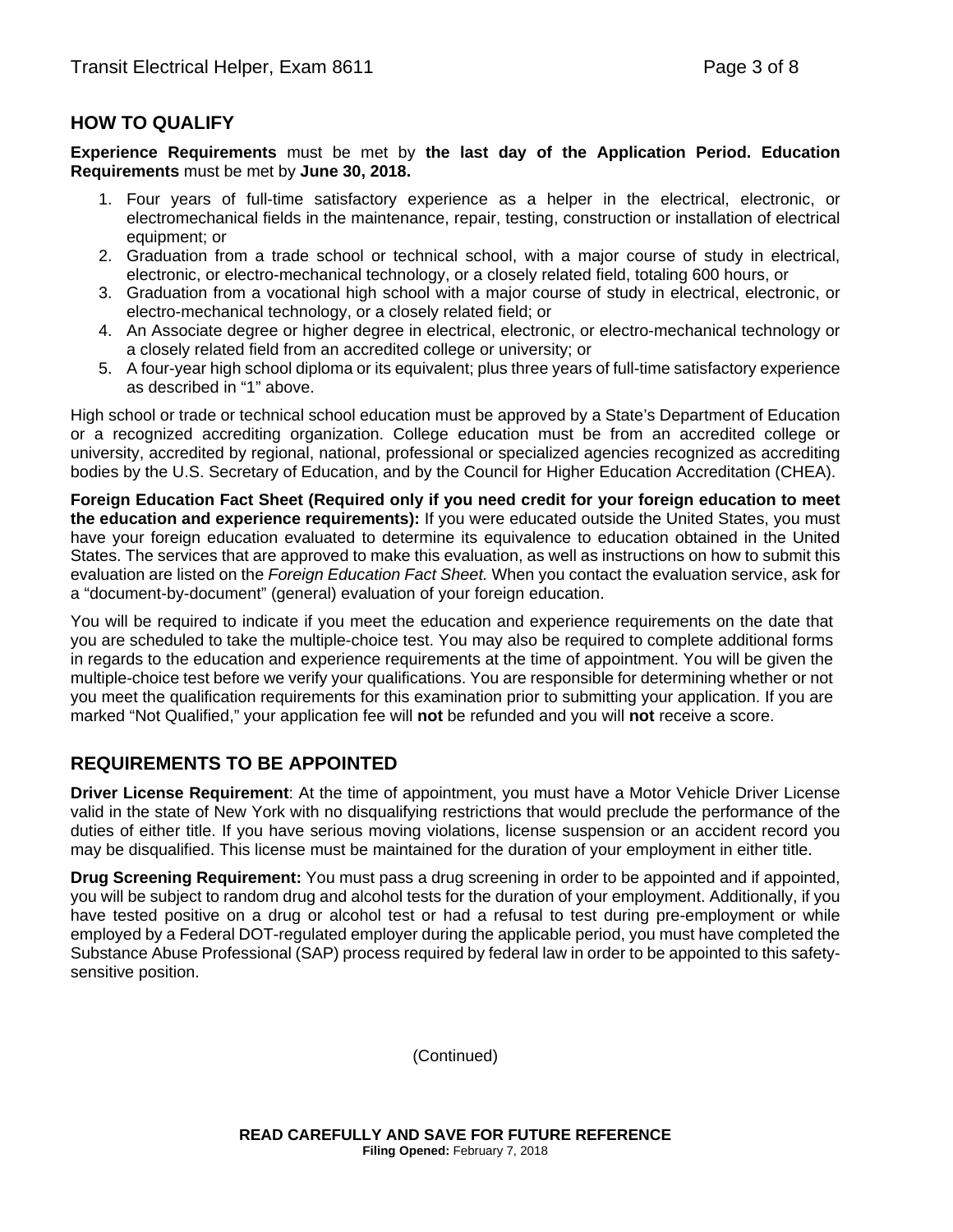# **REQUIREMENTS TO BE APPOINTED (continued)**

**Medical Requirement:** Medical guidelines have been established for the position for Transit Electrical Helper in the Lighting, Power and Signal departments. You will be examined to determine whether you can perform the essential functions of the position of Transit Electrical Helper. Where appropriate, a reasonable accommodation will be provided for a person with a disability to enable him or her to take the examination, and/or perform the essential functions of the job.

**Residency:** New York City residency is not required for these positions.

**English Requirement:** You must be able to understand and be understood in English.

**Proof of Identity:** Under the Immigration Reform Act of 1986, you must be able to prove your identity and your right to obtain employment in the United States prior to employment with MTA New York City Transit.

**Safety Proficiency Assessment:** If you pass the multiple-choice test and meet the education and experience requirements, you will be scheduled to take the qualifying safety proficiency assessment as vacancies occur. However, based on the projected number of vacancies, it is possible that not all candidates who pass the multiple-choice test and meet the education and experience requirements will be scheduled for the qualifying safety proficiency assessment. A score of 70% is required to pass the qualifying safety proficiency assessment. In the qualifying safety proficiency assessment you will be required to demonstrate the following abilities:

**Oral Comprehension –** The ability to understand spoken English words and sentences.

**Oral Expression –** The ability to use English words or sentences in speaking so others will understand.

#### **HOW TO SUBMIT THE APPLICATION AND PAY THE APPLICATION FEE**

If you believe you meet the requirements in the "How to Qualify" section, submit an *Application* online by the last day of the application period unless you are requesting a Fee Waiver. Applicants who wish to request a Fee Waiver should refer to the "How to Submit an Application When Requesting a Fee Waiver" section below.

**Application Fee:** This fee is generally not refundable. Under special circumstances, you may be entitled to a refund. You should refer to the Department of Citywide Administrative Services (DCAS) Exam Regulations to determine if you are entitled to a refund prior to requesting a refund. You can refer to the bottom of the last page of this Notice of Examination for instructions on how to obtain a copy of the DCAS Exam Regulations.

#### **Online Applications:**

- 1. Apply using http://mta.info/nyct/hr/appexam.htm by the last day of the application period.
- 2. A major credit card or a bank card associated with a bank account must be used when applying online.
- 3. You will be given a confirmation number after you submit your *Application* and pay the application fee. Applicants who request a fee waiver must apply by mail.

Computers with internet access are available on a limited basis at branches of the New York Public Library, the Brooklyn Library and the Queens Library to patrons with a valid library card.

#### **HOW TO SUBMIT AN APPLICATION WHEN REQUESTING A FEE WAIVER**

Applicants who wish to request a Fee Waiver must obtain an *Application* in person at the MTA New York City Transit Exam Information Center (as indicated below) and must submit the *Application* and required forms by mail **by the last day of the application period.**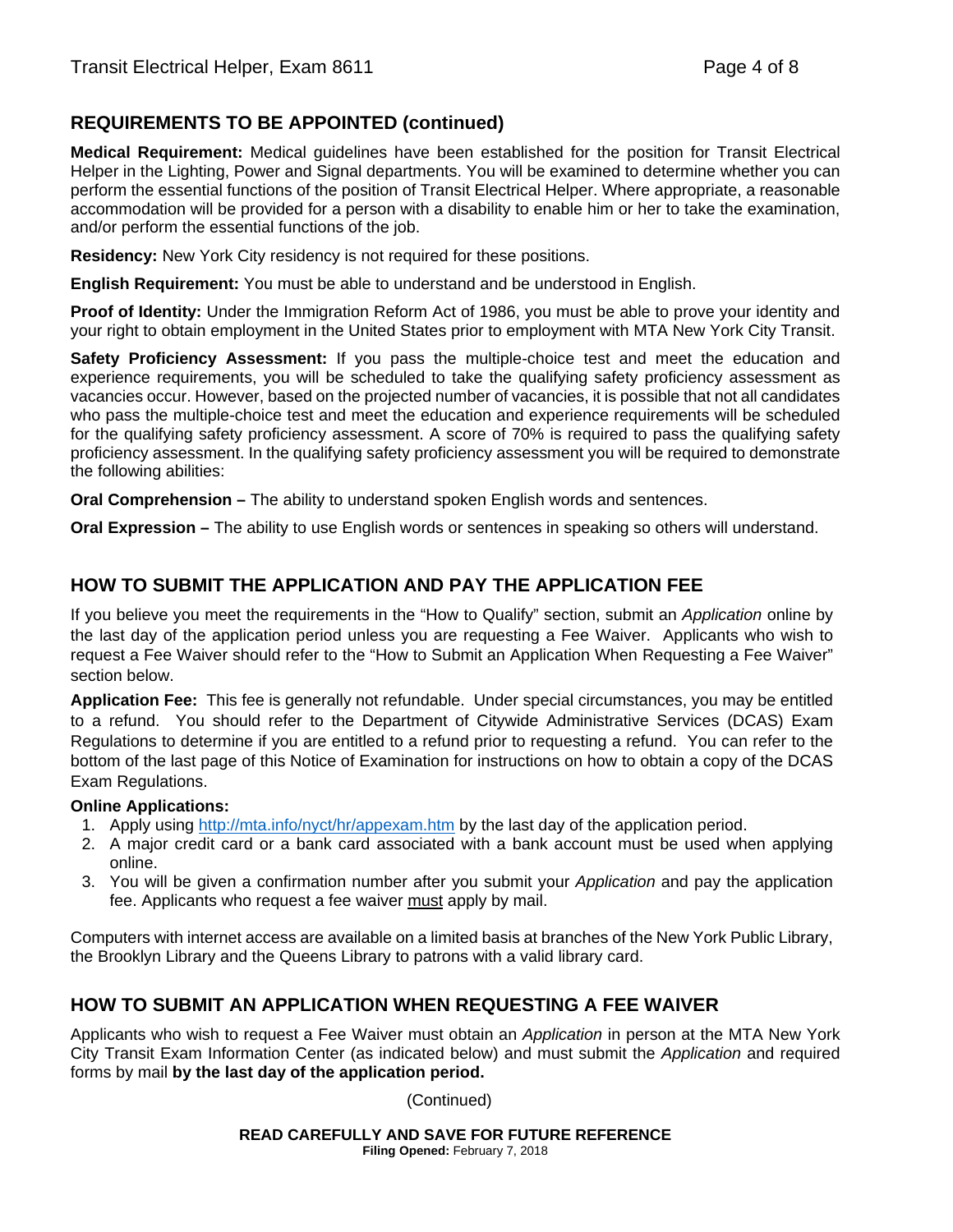#### **HOW TO SUBMIT AN APPLICATION WHEN REQUESTING A FEE WAIVER (continued)**

MTA New York City Transit will not accept applications in person. Additional information on requesting an application fee waiver is available with the *Application*.

**MTA New York City Transit Exam Information Center:** Open Monday through Friday, from 9 AM to 3PM, in the lobby of 180 Livingston Street, Brooklyn, New York. Directions: take the A, C, F, or R trains to the Jay Street-Metro Tech Station, or the 2 or 3 trains to the Hoyt Street Station. **The MTA New York City Transit Exam Information Center will be closed on Monday, February 19, 2018 in observance of President's Day.**

#### **ADMISSION LETTER**

An *Admission Letter* will be mailed to you about 10 days before the first date of the multiple-choice test. If you do not receive an *Admission Letter* at least 4 days before the first date of the multiplechoice test, you may obtain a duplicate letter at the MTA New York City Transit Exam Information Center (as indicated above). A paper copy of the *Admission Letter* is your ticket for admission to the test.

#### **THE TEST**

You will be given a competitive multiple-choice test. A score of at least 70% is required to pass the multiplechoice test. Your score on this multiple-choice test will be used to determine your place on an eligible list.

Veterans' or Disabled Veterans' Credit will be granted only to eligible passing candidates who request that they be applied. Veterans' or Disabled Veterans' Credit should be requested at the time of application, but **must** be requested before the date the eligible list is established. Claims for Veterans' or Disabled Veterans' Credit cannot be made once the eligible list is established.

The multiple-choice test may include questions that require the use of any of the following abilities:

**Written Comprehension** – The ability to understand written sentences or paragraphs. Example: Understanding written bulletins released by MTA New York City Transit.

**Written Expression** – The ability to use English words or sentences in writing so others will understand. Example: Writing incident reports regarding unusual occurrences.

**Deductive Reasoning** – The ability to apply general rules to specific problems to come up with logical answers. It involves deciding if an answer makes sense. Example: Applying MTA New York City Transit rules and regulations to situations to determine the appropriate action that must be taken.

**Information Ordering** – The ability to follow correctly a rule or set of rules to arrange things or actions in a certain order. The rule or sets of rules used must be given. The things or actions to be put in order can include numbers, letters, words, pictures, procedures, sentences, and mathematical or logical operations. Example: Following a step-by-step procedure to connect a cable to the third rail for power.

**Number Facility** – The ability involving the degree to which adding, subtracting, multiplying, and dividing can be done quickly and correctly. Example: Performing mathematical calculations using track markers to determine the current work location on the track.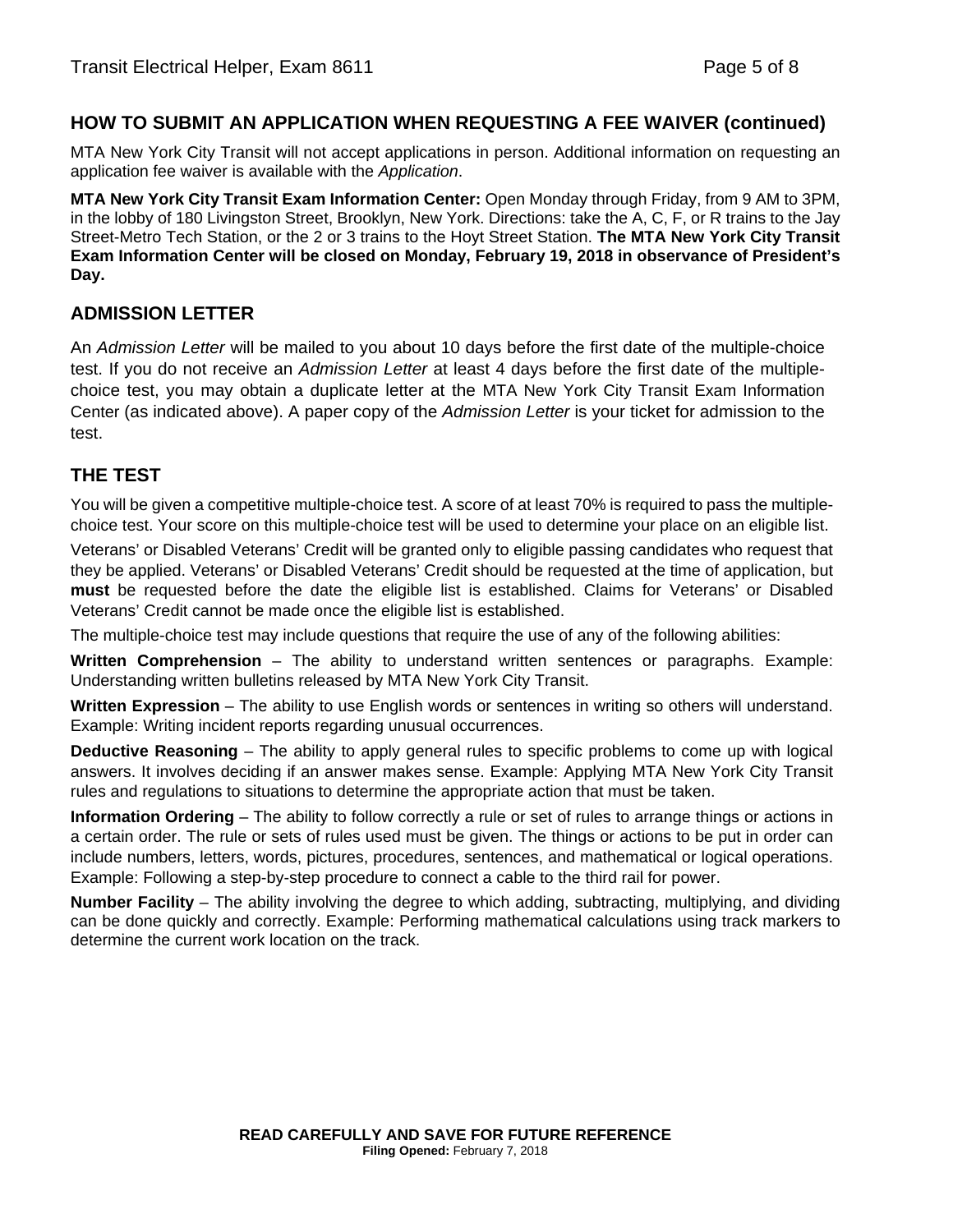### **TEST ADMINISTRATION GUIDELINES**

**Warning**: You are not permitted to enter the test site with cellular phones, smart watches, beepers, pagers, cameras, portable media players, or other electronic devices. Calculators are permitted; however, they must be hand-held, battery or solar powered, numeric only. Calculators with functions **other than** addition, subtraction, multiplication and division **are prohibited**. Electronic devices with an alphabetic keyboard or with word processing or data recording capabilities such as planners, organizers, etc. are prohibited. If you use any of these devices in the building at any time before, during or after the test, you may not receive your test results, your test score may be nullified, and your application fee will not be refunded.

You may not have any other person, including children, present with you while you are being processed for or taking the test and no one may wait for you inside of the test site while you are taking the test.

**Required Identification:** You are required to bring one (1) form of valid (non-expired) signature and photo bearing identification to the test site. The name that was used to apply for the exam must match the first and last name on the photo ID. A list of acceptable identification documents is provided below. If you do not have an acceptable ID, you may be denied testing. Acceptable forms of identification (bring one) are as follows: State issued driver's license, State issued identification card, US Government issued Passport, US Government issued Military Identification Card, US Government issued Alien Registration Card, Employer ID with photo, IDNYC or Student ID with photo.

**Leaving:** You must leave the test site once you finish the test. If you leave the test site after being fingerprinted but before finishing the test, you will not be permitted to re-enter. If you disregard this instruction and re-enter the test site, you may not receive your test results, your test score may be nullified, and your application fee will not be refunded.

# **THE TEST RESULTS**

If you pass the competitive multiple-choice test and meet the education and experience requirements in the "How to Qualify" section above, your name will be placed in final score order on an eligible list and you will be given a list number. You will be notified by mail of your test results. If you meet all requirements and conditions, you will be considered for appointment when your name is reached on the eligible list.

# **ADDITIONAL INFORMATION**

**Probationary Period:** The probationary period for **Transit Electrical Helper** is one year.

**Signal Maintainer Trainee Appointment Conditions:** Signal Maintainer Trainee is a trainee class of positions subject to Rule 5.8.1 of Personnel Rules and Regulations of the City of New York, with a probationary period of 12 months; however, the Trainee service and corresponding probationary period may be extended to a maximum of 18 months. Upon satisfactory completion of the Trainee service and corresponding probationary period, permanent employees in this class of positions will advance, without further examination, to the title of Signal Maintainer.

**Selective Certification for Commercial Driver License (CDL):** You may be considered for appointment to positions requiring a Commercial Driver License through a process called Selective Certification. If you qualify for Selective Certification, you may be given preferred consideration for such positions in Electrical Power Maintenance.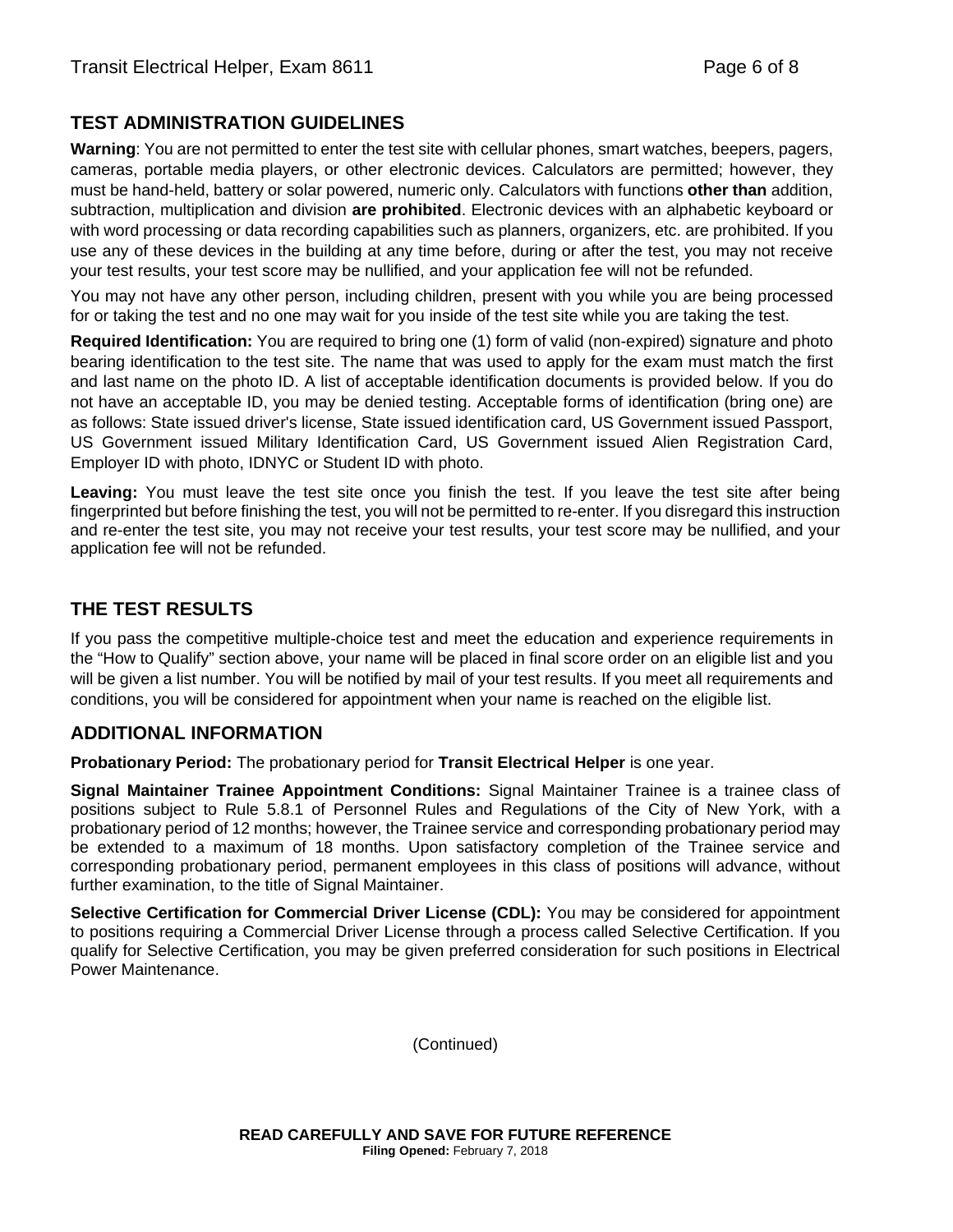To qualify for Selective Certification, you will be required to possess at the time of appointment either:

- 1. A Class B Commercial Driver License valid in the State of New York with endorsement for hazardous materials and no disqualifying restrictions; or
- 2. A Motor Vehicle Driver License valid in the State of New York and Learner's Permit for a Class B Commercial Driver License valid in the State of New York.

If you qualify under #2 above, you will be appointed subject to receipt of a Class B Commercial Driver License valid in the State of New York with an endorsement for hazardous materials within six months of appointment. For all appointments through Selective Certification, the Class B Commercial Driver License valid in the State of New York with an endorsement for hazardous materials and no disqualifying restrictions must be maintained for the duration of employment in the Electrical Power Maintenance Group. If you have serious moving violations, license suspension or an accident record you may be disqualified. Candidates interested in Selective Certification should follow the instructions provided on the date of the multiple-choice test. You may also meet the requirements for Selective Certification and may request to be included on future Selective Certifications at any time during the life of an eligible list. In such an instance, you are required to notify MTA New York City Transit as indicated in the Correspondence Section below.

#### **SPECIAL ARRANGEMENTS**

**Special Test Accommodations:** If you plan to request special testing accommodations due to disability or an alternate test date due to your religious belief, follow the instructions included with your *Application* and mail your request to the address found in the "Correspondence" section" below no later than 30 days prior to the scheduled test date.

**Make-Up Test:** You may apply for a make-up test if you cannot take the test on the regular test date for any of the following reasons:

- 1. Compulsory attendance before a public body;
- 2. On the job injury or illness caused by municipal employment where you are an officer or employee of the City;
- 3. Absence from the test within one week after the death of a spouse, domestic partner, parent, sibling, child or child of a domestic partner where you are an officer or employee of the City;
- 4. Absence due to ordered military duty;
- 5. A clear error which MTA New York City Transit is responsible; or
- 6. A temporary disability, pregnancy-related, or child-birth-related condition preventing you from taking the test.

To request a make-up test, mail your request with your documentation of special circumstances to the address found in the "Correspondence" section below within 60 days of your scheduled test date or make the request within 90 days following termination of your military duty.